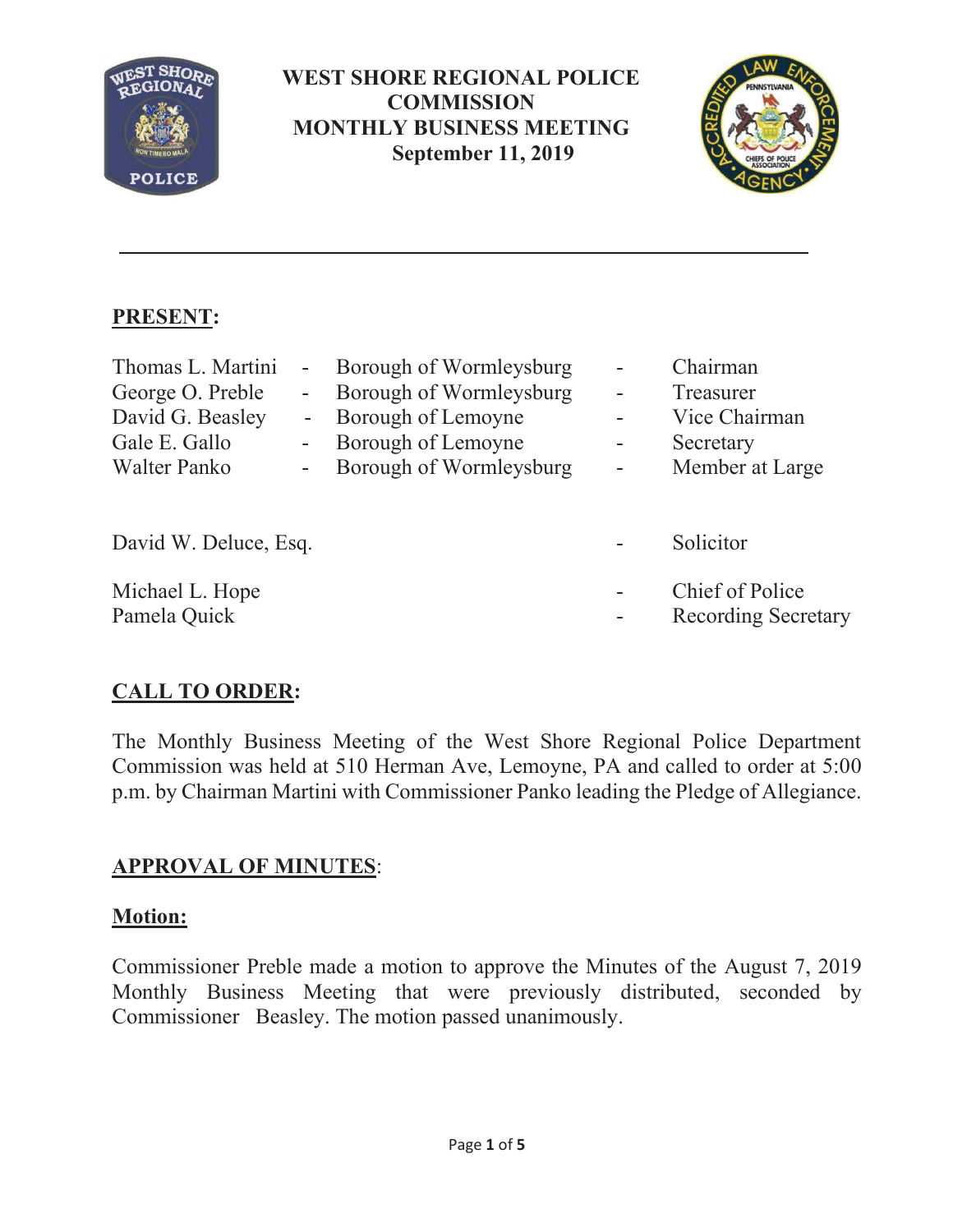# **CHAIRMAN'S ANNOUNCEMENTS**:

Commissioner Martini stated that there would be an Executive Session to discuss personnel and legal issues.

He also stated that the Borough of Wormleysburg has hired a new Manger to replace Gary Berresford when he retires in November. She comes with a lot of experience and is excited to take on the new endeavor.

#### **CITIZENS/VISITORS:**

Lieutenant Friel and Officer Stolley were present as was Lemoyne resident Bob Huggler.

#### **TREASURER'S REPORT:**

Commissioner Preble reported balances of \$557,335.36 in the checking account, \$17,643.64 in the donation checking account and \$18,527.73 in the K9 donation account as of August 31, 2019. Commissioner Preble also reported a balance of \$284,741.07 in the Centric Capital Reserve Fund as of August 31, 2019

#### **Motion:**

Commissioner Preble made a motion to approve the August 2019 Treasurer's Report and to submit it for audit, seconded by Commissioner Panko. The motion passed unanimously.

#### **APPROVAL OF BILLS:**

| Description                  | Fund                            | Amount      |
|------------------------------|---------------------------------|-------------|
| 22225-22253<br>Draft Numbers | General Fund (Accounts Payable) | \$60,138.61 |
| 12 Payroll Transactions      | General Fund $(8/9/2019)$       | \$37,465.23 |
| 12 Payroll Transactions      | General Fund (8/23/2019)        | \$38,546.10 |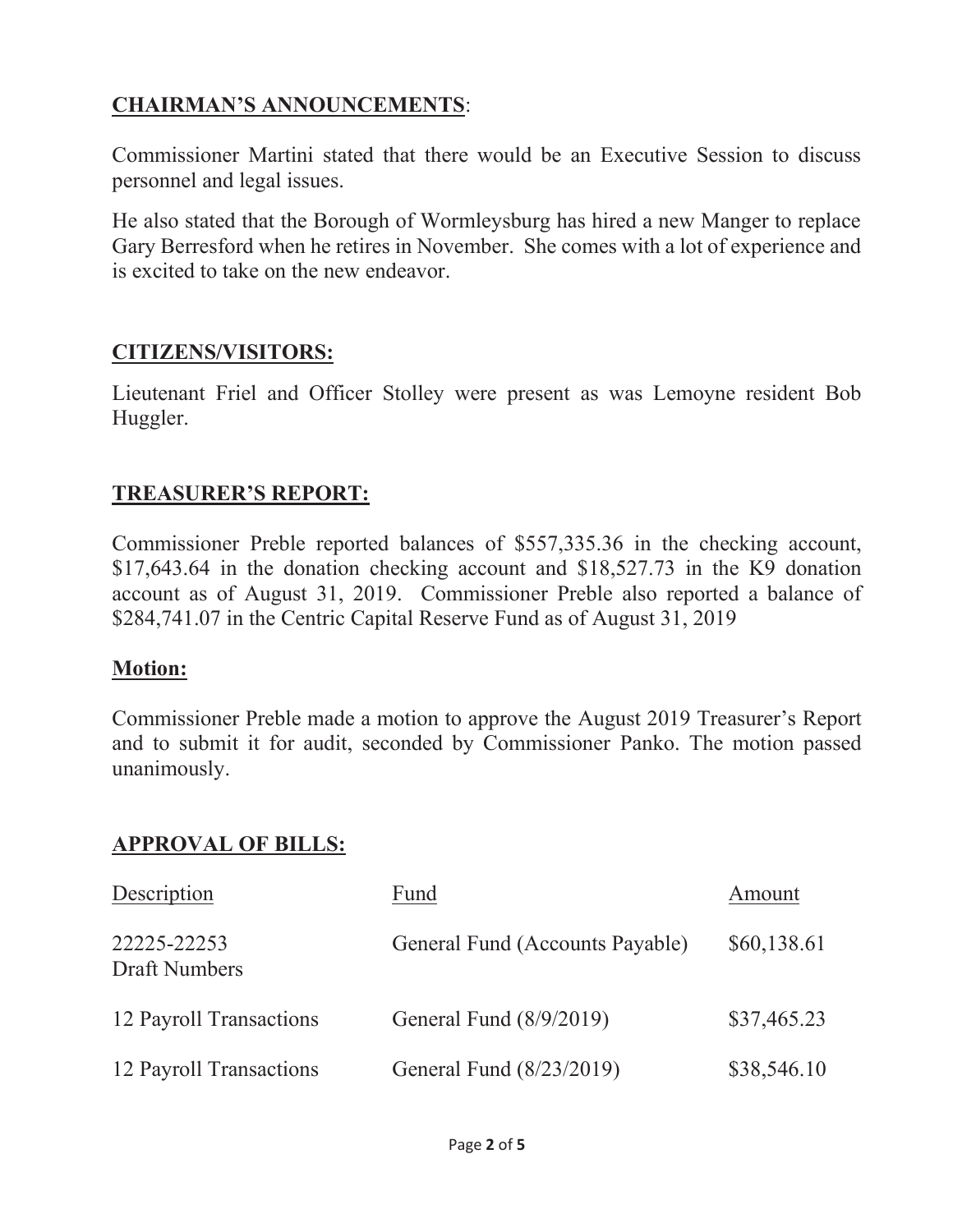| 9 EFT Transactions | General Fund (Accounts Payable) | \$5,433.82 |
|--------------------|---------------------------------|------------|
| 4 Transactions     | <b>PLGIT Credit Card</b>        | \$1,410.26 |
| 3 Transactions     | <b>MERP</b>                     | \$1,021.24 |

### **Motion:**

Commissioner Preble made a motion to approve the August 2019 Bills and Payroll Transactions totaling \$144,015.26 seconded by Commissioner Beasley. The motion passed unanimously.

### **ITEMS TO DISCUSS:**

2020 Budget proposal – Second Draft was reviewed.

# **CHIEF HOPE'S REPORT:**

Chief Hope submitted the following reports to the Commission:

August 2019 Calls for Service

August 2019 Traffic, Criminal, and Ordinance Arrests

August 2019 Statement of Revenues and Expenditures Compared to Budget Report

Chief Hope reported to the Commission that the Fire Commissioner asked if the Officers would like to participate in a personal training program that they put together for their personnel using Train Yard Gym & Fitness. The Department's fee for the program would be \$700.00 for twenty 1 hour sessions with the trainer. There were no issues with the Commission.

Chief Hope reported that a K-9 fundraiser has started with the K9's of Police Services, Inc. 2020 K-9 Calendars. The cost of the calendar is \$31.00.

Chief Hope also addressed the Commission about the scheduled replacement of two patrol vehicles. Chief Hope asked the Commission for permission to make the down payment for the new vehicles using budgeted funds from the 2019 budget with payment not being due until November/December and payments for the new vehicles would be from the 2020 budget.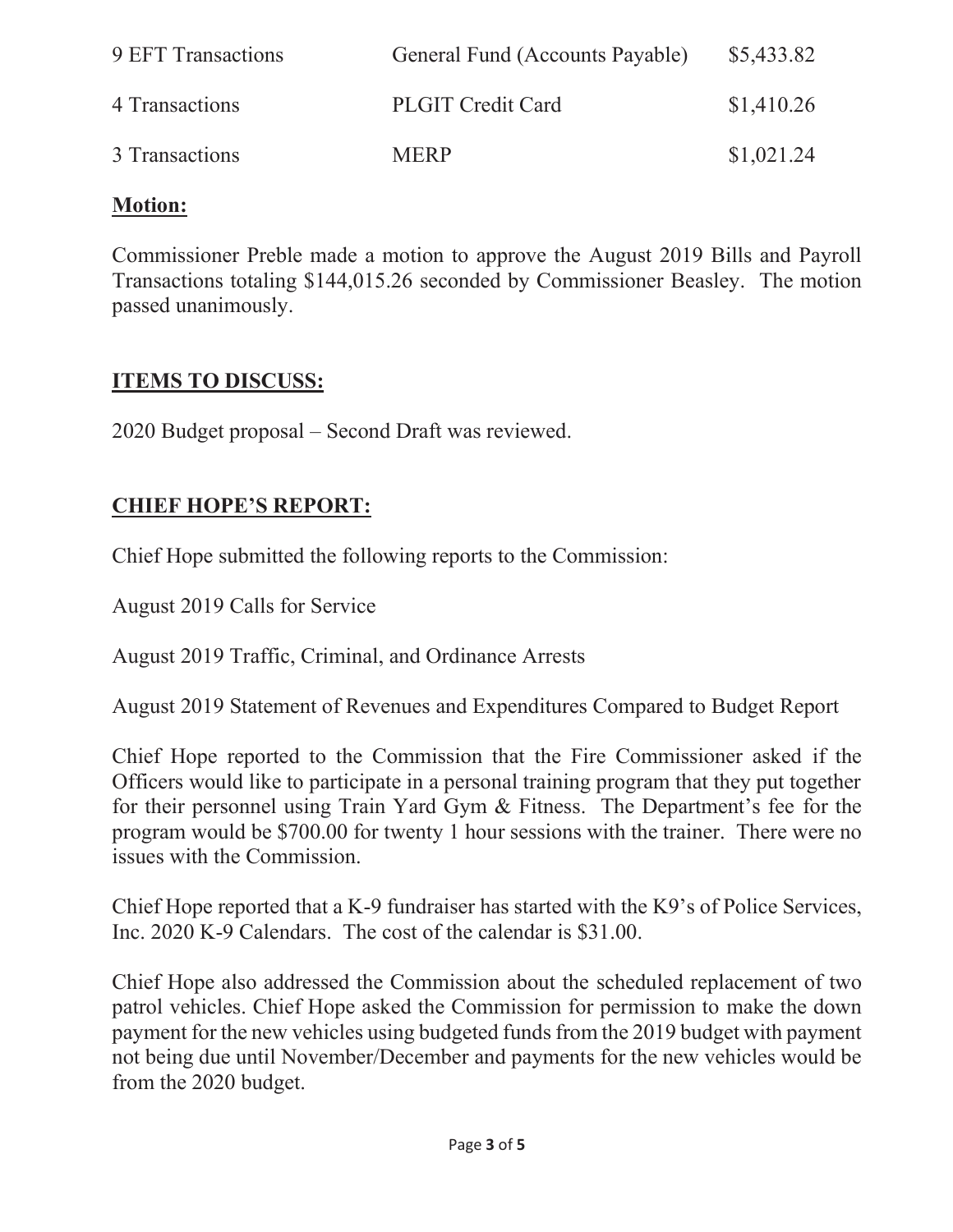# **Motion:**

Commissioner Preble made a motion to approve the lease to buy program for two new 2020 police vehicles and making the down payment for same with an amount not to exceed \$16,000 per vehicle coming out of the 2019 budgeted line item, seconded by Commissioner Gallo. The motion passed unanimously.

Chief Hope reported for Officer Conroy that for August he and K9 Max had four K9 assist calls outside of the jurisdiction and five K9 assist calls inside the jurisdiction. All calls were for drug searches. Officer Conroy and K9 Max also did six foot patrols and had two PR events.

# **OLD BUSINESS:**

Chief Hope reported that the license plate reader arrived on August  $6<sup>th</sup>$  and has been in service for 3 weeks. The Officers have made approximately fifty (50) car stops with its assistance. Therefore, based on the motion from last month's meeting, Chief Hope stated he did go ahead and purchase the license plate reader.

### **EXECUTIVE SESSION:**

The Executive Session began at 5:28 pm

# **PUBLIC MEETING RECONVENED:**

The public meeting was reconvened at 5:46 pm

### **ADJOURNMENT:**

The meeting was adjourned at 5:50 pm.